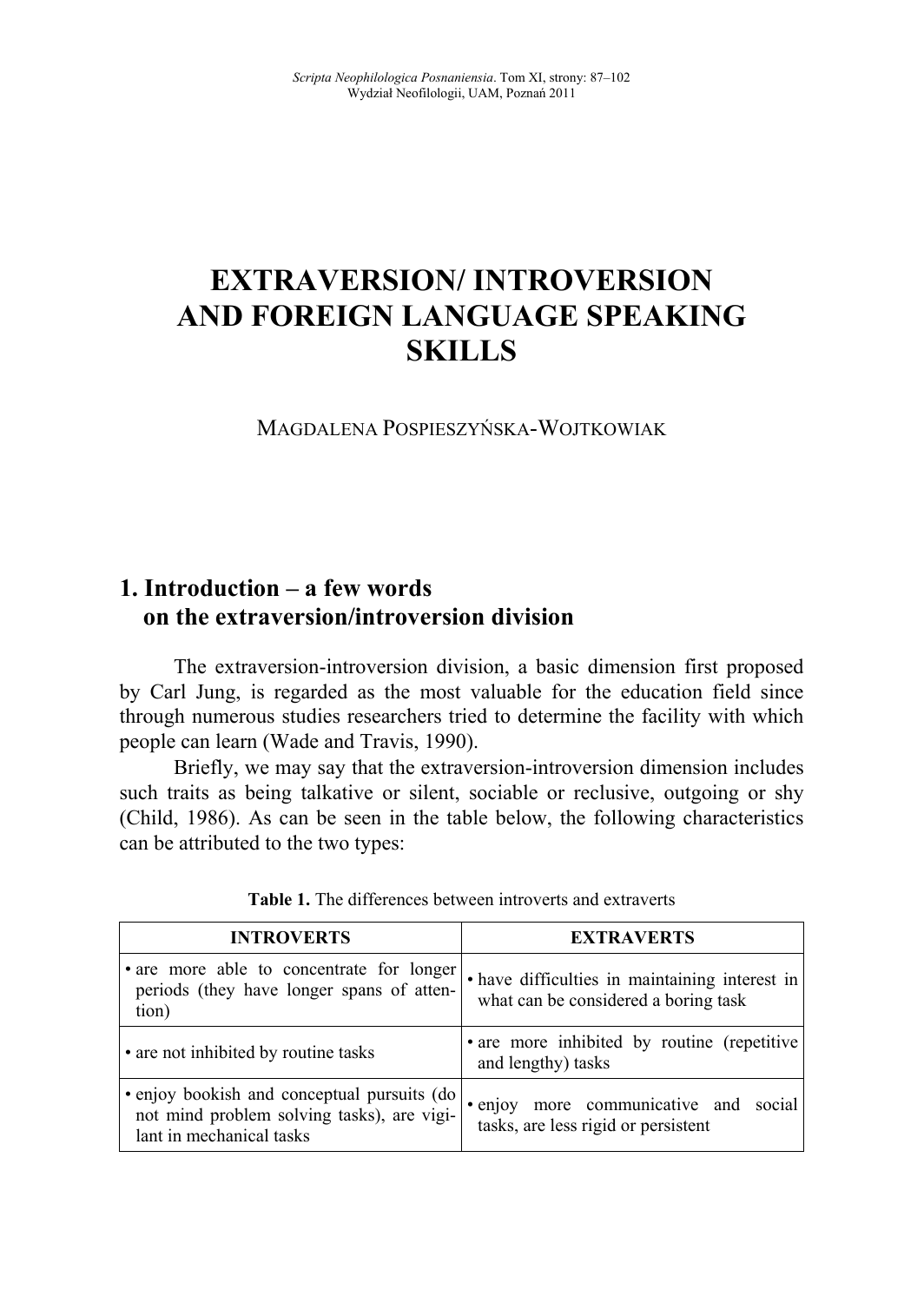Extraverts are people-oriented and they express emotions outwardly. They tend to put their ideas into action without a lot of thought about the results of the actions and they get their energy from interaction with people and the external world. Extraverted students learn by explaining things to others. They are not certain whether they understood the subject or not until they try to explain it. They enjoy working in groups. On the other hand, introverts hide their emotions rather than express them outwardly. They are more concerned with cause and analysis of an action. They prefer working on their own to collective learning/studying. Introverts are said to get their energy from themselves, as too much interaction drains their energy. Introverts learn new material through interconnecting bits of information and seeing the 'big picture'. They are much quieter than extraverts and, unlike them, they like working alone as they are interested in fewer interactions but with greater depth and focus, because their energy is primarily directed inwards, towards their own perceptions and thoughts. Introverts are not as active, expressive or social as extraverts. They are less talkative and they do not enjoy thinking out loud or explaining things face to face as they would rather seek solitude and value reflection in their scholastic pursuits (Brightman, Silverman, 1986). However, tests showed that people almost never possess either 100 percent of introversion or 100 percent of extraversion, and the majority of us can be 'classified' as *ambiverts* who combine the characteristics of both groups, who are sometimes more directed outward and sometimes inward. Ambiverts usually adjust more easily to problematic situations and are quite successful dealing with other people (Sperling, 1995).

A number of studies on personality features showed that extraverted adolescents become more proficient in oral fluency more quickly than introverted ones, and there is a positive relationship between being sociable or outgoing (extraverts' traits) and communicative skills. This can also be applicable to children since other studies showed that talkative, outgoing and adaptable English speaking children were more fluent than the quiet, reserved and conformist ones, who were much slower (Larsen-Freeman and Long, 1991). A study on Japanese learners of English showed that introverts tended to have higher scores on the reading and grammar components of a standardized English test. On the other hand, the same study revealed that junior college males with tendencies toward extraversion obtained better scores during the oral interview tasks. Extraversion may also correlate positively with the length of time a FL student spends while studying the language abroad, in an English speaking country (ibid.). However, extraversion itself cannot be treated as a direct reason for being proficient but just a motive, a drive that encourages learners. In the classroom situation, not in the FL natural environment, it is actually extraverts who seem to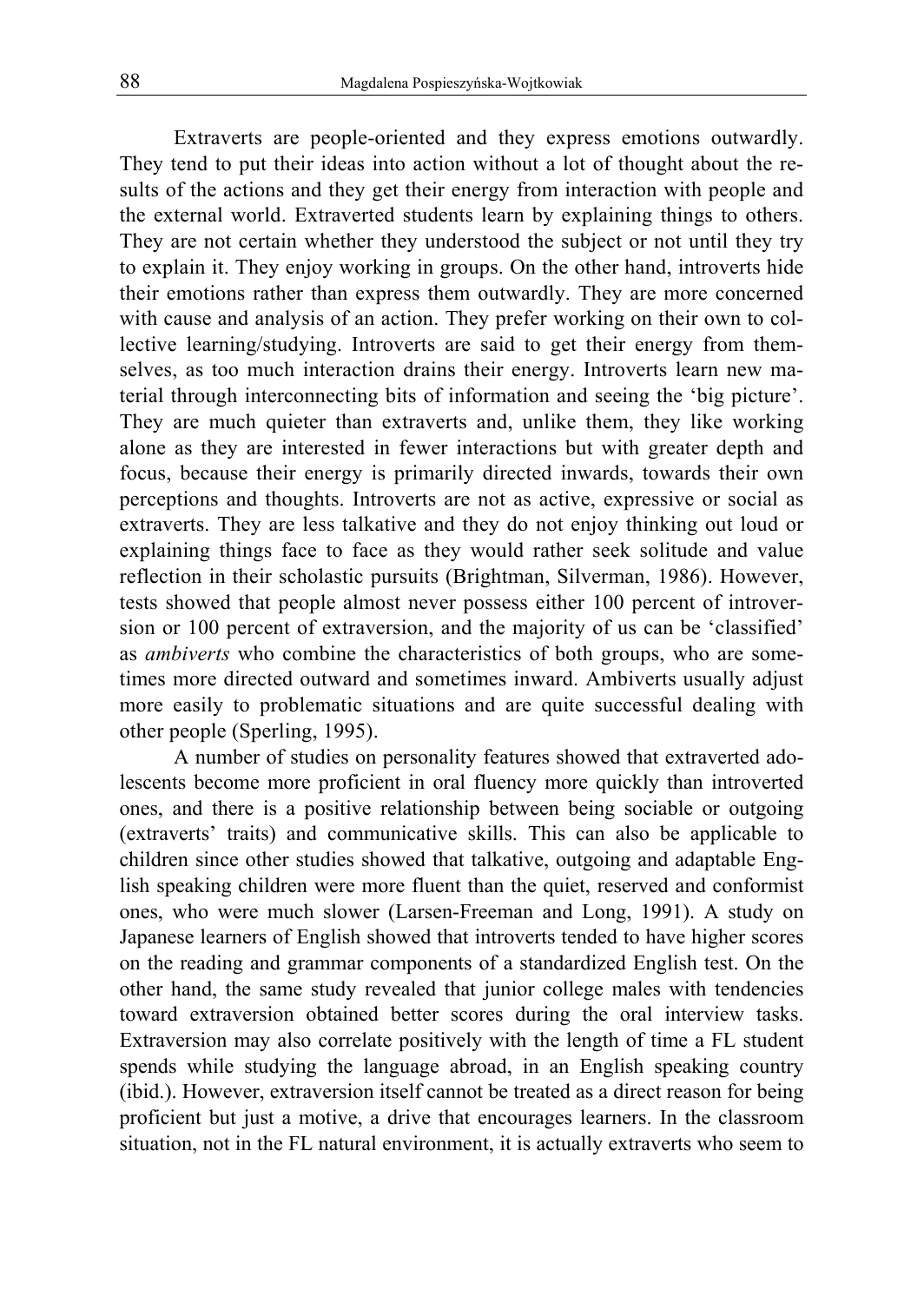be more likely at a disadvantage in academic pursuits as they are not as laborious, persistent and patient learners as introverts are.

Studies on personality traits affecting language performance show that when a natural communicative language is to be acquired, a clear relationship could be established between extraversion and performance, but when a linguistic task is to be assessed such a relationship does not occur (Larsen-Freeman and Long, 1991).

Concluding, extraverts will be active participants in classroom exercises, usually having a lot to say on a given topic and thinking aloud – which teachers may occasionally find disruptive. On the other hand, extraverts will be born leaders ready to take control over an activity and a group of peer-students they are working with. Impulsive and ready to learn by trial and error, they may feel bored and disinterested when a task appears to be too long or exhausting. Concentration will definitely not be their strong point.

Timid and shy introverts are usually poor performers in class, as they are afraid to speak in public, unless they know the audience well. At first they may seem 'slow' or less intelligent and apt as they are not that energetic and impulsive as extraverts are. They would strongly value having an opportunity to think something over before saying or performing it. They are not gregarious or extensively companionable, but if somebody else, peer-student(s) or the teacher, shares their interests they are able to build and develop friendly bonds. Concentration is their virtue, but if they do not have to, if it is not an obligatory classroom or syllabus task, they would rather not work in pairs or groups. Individual studying is what they value most.

As Ehrman and Oxford (1993) report, the E-I preference does not influence learning success in small, relatively stable classes. Yet, in big groups extraverts are at an advantage because they are not inhibited or anxious to speak. Nonetheless, it is not at all obvious that extraverts will be at an advantage in natural language use settings. By natural language setting we may understand only a few native speakers (interlocutors) and in such a language exposure situation, provided they know the audience, introverts can perform well too. In such situations, extraverts can only outdo introverts by making contacts with native speakers more frequently and more readily.

Introverts may often favour intuition. And if introverts are also intuitive students, they will prefer open-ended classroom activities such as taking part in discussions or simulations. They will not be confined to one task at a time and while doing activities they will prefer to learn inductively, finding the patterns or rules by themselves. Since intuitive students like to see the so-called 'bigpicture', they may value contextual studying via different forms of simulations, e.g. role-plays.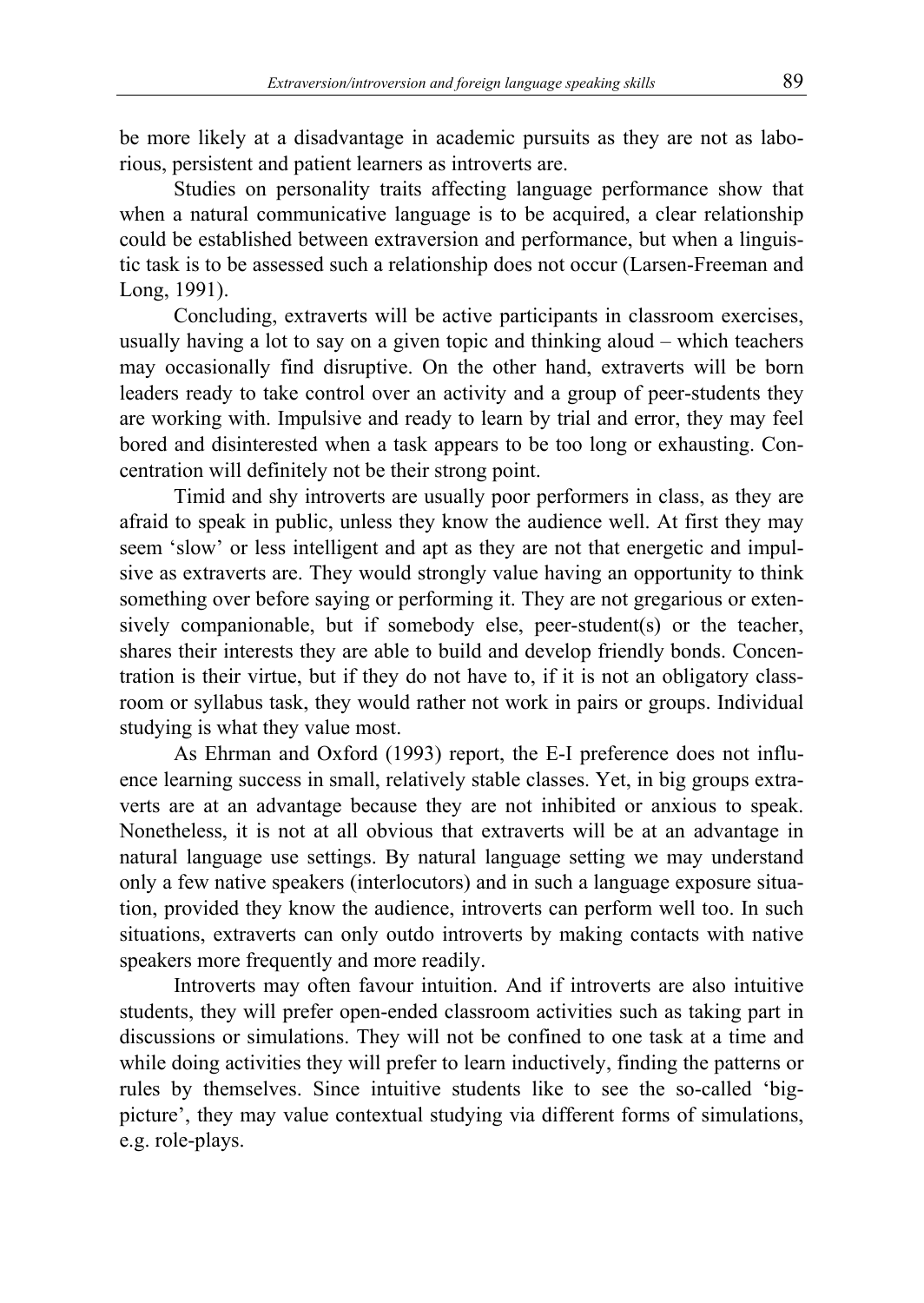## **2. The features, factors and functions related to speaking**

Many researchers underline the difficult 'role' which the speaking skill plays in Foreign Language Acquisition process. Dakowska (2007: 233) pinpoints that this difficulty results from the following needs:

- the need to perform hierarchical operations, especially at the level of communicative intention; first and foremost, deciding what to say;
- the need to integrate these operations in fractions of seconds to keep pace with the demands of communicative fluency;
- the need to do this primarily in the working memory and relying primarily on one's internal (mental) auditory representations.

When people speak – unlike to the situation when people write – they usually do not do it in sentences. Spoken language tends to consist of utterances built with 'idea units' (Buck, 2001: 9), namely short phrases or clauses loosely connected giving an impression of being totally ungrammatical. Since the speaker's utterance is constructed in real time it frequently lacks the preparation time to organise and control the flow of speech. Spoken language is rather connected by the coherence of the idea units mentioned above than by any formal grammar.

Traditionally, all foreign language skills were divided into: *receptive* – listening and reading and: *productive* – writing and speaking. Recently, the speaking skill has been regarded as the one whose development contributes to transfer to the remaining skills (Bygate, 2001). Many a method emphasised its importance in gaining competence in a foreign language. Being, in its nature, so difficult to success in, especially in a classroom situation, it has been treated as the most fundamental skill to (pre-)occupy with both by the teacher and the learner.

A typical classroom spoken interaction involves the teacher and the learner talking to each other. They, interchangeably, become both speakers and listeners building the (spoken) event together and sharing the right to affect the results – which can be either mutual or/ and individual (Luoma, 2004: 20). This cooperation between the speaker and the listener is called the cooperative principle (Buck, 2001: 24) and Grice (1975) worked out four maxims governing this cooperation in communicative interaction:

- the maxim of quantity (the speaker gives sufficient information but not too much);
- the maxim of quality (the speaker says only what he knows to be true);
- the maxim of relation (the speaker says what is relevant);
- the maxim of manner (the speaker is brief, clear and avoids ambiguity).

When people communicate their goal is meaning – not only the informative meaning (what happened) but also attitudinal meaning (what the speaker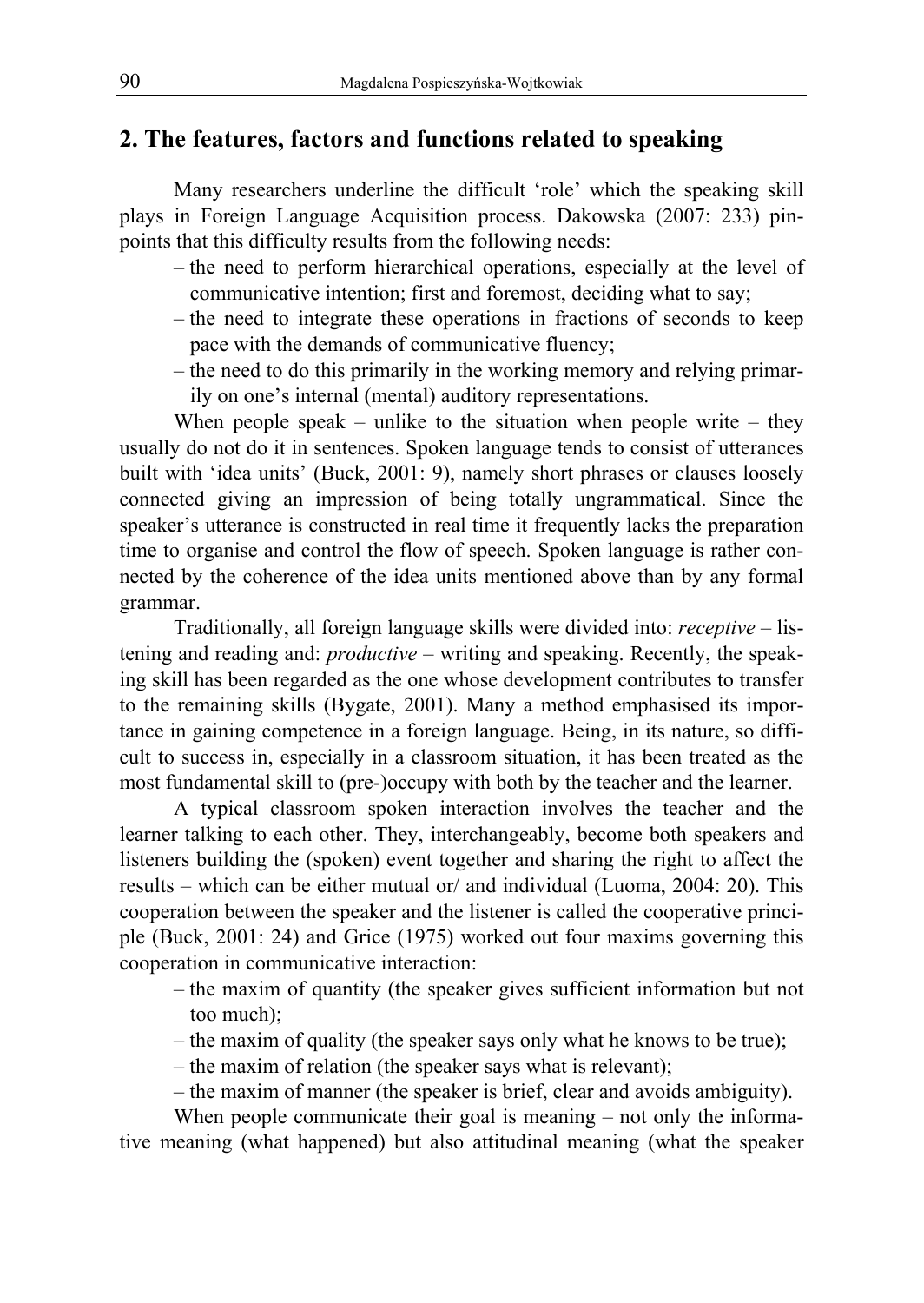thinks about the topic), expertise meaning (the speaker's knowledge about the history of the topic), and/ or judgement meaning (the speaker's view or views about what may happen next).

Similarly to the fact that there are different kinds of meaning(s) involved in the speaker's intention, there are basically two purposes of the speech act. First, we talk to chat and secondly we talk to share information (Brown et al., 1984). What is even more, both chatting and information giving (and getting) may occur within one spoken event. As Luoma (2004: 22) put it: "information related talk often comes sandwiched between social chat, and a social chat can easily turn into a serious discussion". Brown et al. (1984) define chatting as the exchange of friendly conversational turns with other people whose basic purpose is to commence and to maintain social contact(s) via creating an amicable atmosphere. The authors (ibid.) agree that chatting in the speaker's first language is related to personality/individuality matters as not everybody is a (socially) skilled 'chatterbox'. Chatting in a foreign language is a slightly different case that is why teachers should pay attention to particular features which  $a$  – more or less – natural chatting involves, namely: personal matters, social behaviour, cultural events etc. When we talk to inform we usually transfer information and the most essential thing is to get the message across and make sure that the listener understands it. "Establishing common ground, giving the information in bitesized chunks, logical progression, questions, repetitions and comprehension checks help speakers reach this aim" (Luoma, 2004: 23).

Assessing oral skills reliably is a difficult thing. The student's performance is being judged in real time, face-to-face, frequently not only between the learner and the interlocutor but also with one or two assessors accompanying to make the whole process more reliable. The assessor(s) usually must concentrate upon such aspects of the language as pronunciation, accuracy (grammar and vocabulary) and fluency; and they may be equipped with special evaluation scales with more or less detailed lists of criteria to be taken into account while evaluating, or the assessor(s) can grade the whole utterance globally – at a holistic level.

Pronunciation is the first thing that strikes the listener's (interlocutor's/ assessor's, teacher's, etc.) ears. Luoma (2004: 11) calls pronunciation more broadly – the *sound of speech* because it refers to many items of the speech stream – not only individual segmental elements but also stress, intonation, tones, pitch, volume and speed.

Another vital part in assessing speaking is accuracy of the utterance with an emphasis on grammar and lexicon. If (whether good or bad) pronunciation is the first thing that strikes the listener's ears, grammar is undoubtedly the first thing to be assessed as an undeniable proof of students' progress or lack of it (Larsen-Freeman and Long, 1991: 38–41). Luoma (2004: 12) concludes in a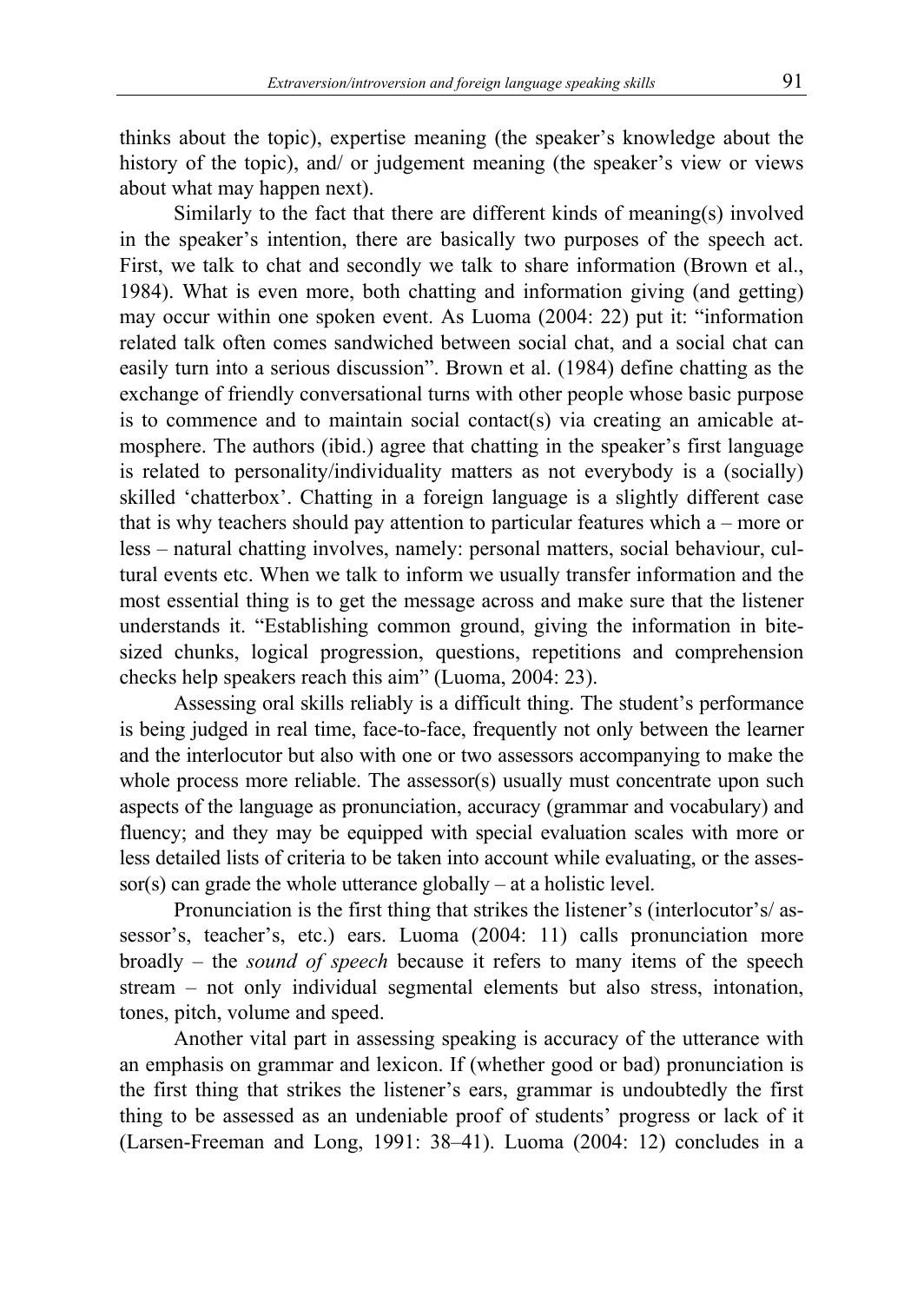similar vein: "Learner grammar is handy for judging proficiency because it is easy to detect in speech (...), and because the fully fledged grammars of most languages are well known and available for use as performance standards". Nonetheless, spoken grammar is much different from what we usually regard as standard forms, people usually do not speak in sentences, instead they produce utterances called idea units (cf. Buck, 2001; Luoma, 2004) joined – or not – by conjunctions or short pauses and hesitation. Spoken grammar is not that complex (or proficient) as written grammar. "Idea units are therefore (...) about two seconds or about seven words long, or shorter" (Chafe, 1985). Luoma (2004) notes that generally idea units are clauses which may contain a verb phrase, a noun phrase or a prepositional phrase – but almost hardly ever do they create a sentence; some of them may even not have a verb. What is even more, in real life conversations an idea unit may be started by one speaker and be completed by another. The structure of an utterance depends also on the fact whether the speech is planned or unplanned. In the case of planned speech, when students have time for both preparation and rehearsal (speeches, lectures, conference presentations, oral exams with the lists of topics given before, etc.), the speaker's grammar may be quite complex and their whole utterance may consist of fully-fledged sentences with a high degree of features identified with written language – which, in contrast, are absent in unplanned speech (cf. Ochs, 1979).

The situation looks similarly with vocabulary – in common everyday conversation (unplanned discourse), people do not tend to use very sophisticated lexical items but normal and simple words. However, in planned discourse (especially in oral exam situations) people may use very refined speech which may become one marker of advanced speaking skills (cf. Read, 2000), and there is usually a 'list' of words, phrases and expressions in every interlocutor's or/and assessor's head which puts the speaker in a good light and place him/her high at a fluency level. In spoken interactions people use words which are not very precise (*this/that one*, *good*, *move*, *put*, *fine*, *this/that thing*, *there*, etc.) but are present in almost every conversation due to their comprehensibility (*generic words*). Apart from generic words, speakers also use the so-called *vague words* (like: *thing*, *whatsit*, *something*) when they cannot bring back the word they need to say (cf. Channel, 1994); fillers, fixed phrases and hesitation markers – Hasselgren (1998) calls them *smallwords* – when the speakers want to delay time to speak. These are expressions like: *ah*, *oh*, *yeah*, *you see*, *you know*, *kind of*, *sort of*, *I think*, *I guess*, *I mean*, *let me think*, *let me see* and repetitions, reformulations, repeating the interlocutor's questions/phrases, etc. (cf. Nattinger and De-Carrico, 1992; Pawley and Syder, 1983). The use of the words and phrases mentioned above are characteristic of the speaker's fluency and proficiency in the foreign language (Hasselgren, 1998; Nikula, 1996; Towel et al., 1996).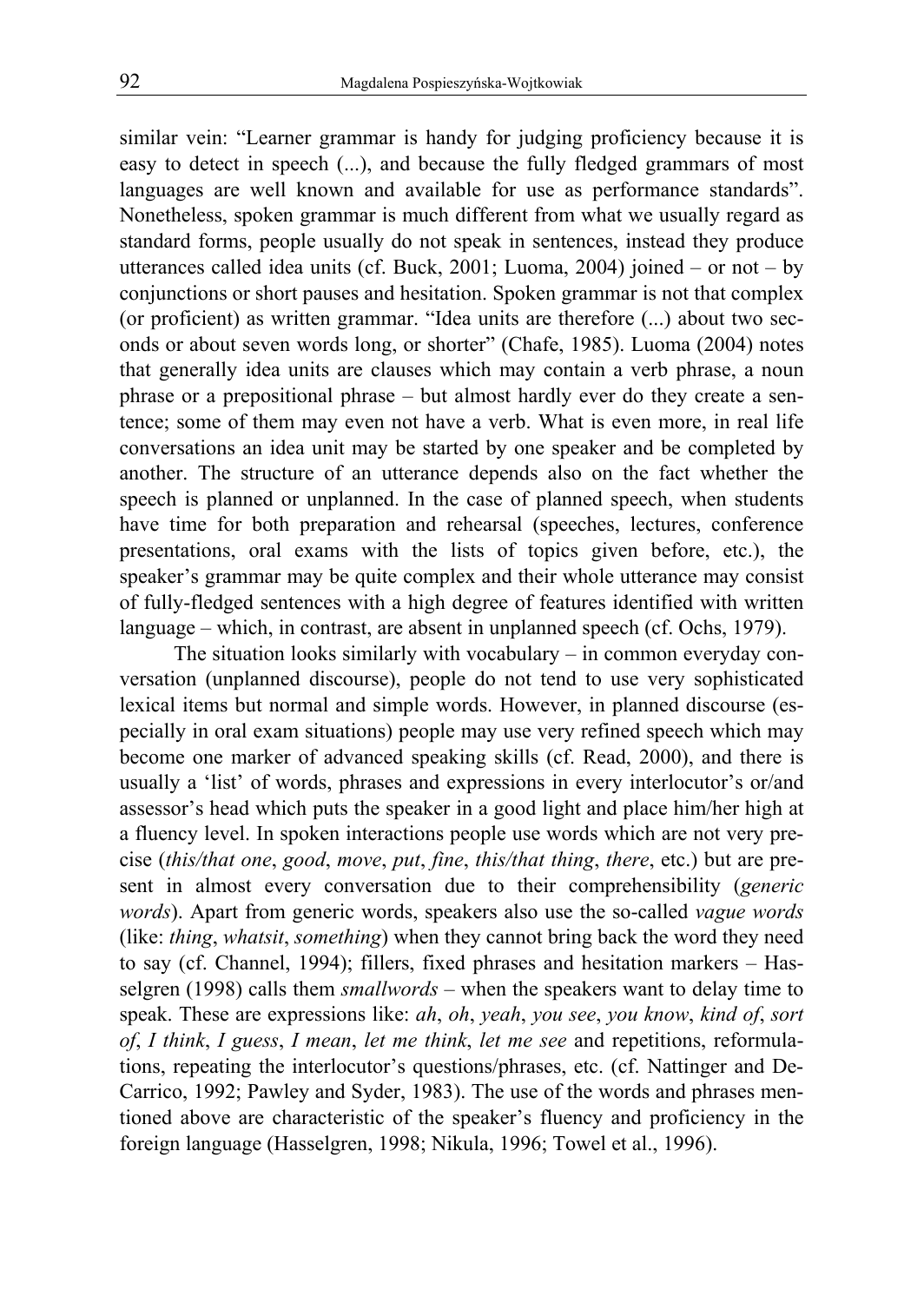assess in oral evaluation is fluency. As Luoma (2004: 88-89) observes (cf. Freed, 1995; Koponen, 1995; Lennon, 1990): Yet another difficult, and perhaps the most difficult, thing to precise and in oral evaluation is fluency. As Luoma (2004: 88–89) observes (cf.

*Fluency is a thorny issue in assessing speaking. This is partly because the word 'flu*ency' has [both] a general meaning, as in 'she is fluent in five languages', and a techency' has [both] a general meaning, as in 'she is fluent in five languages', and<br>nical meaning when applied linguists use it to characterise a learner's speech.

strategy can be found in Bardovi-Harlig (1999; Council of Europe 2001: 123-129; Hasselgren, 1998; House, 1996; Kasper, 1996 and 2001; Kärkkäinen, 1992, and Salsbury and Bar Bardovi-Harlig, 2000). Harlig, More about fluency understood as a pragmatic skill and conversational

### **3. The study**

Konin and Kalisz  $(87 \text{ men and } 212 \text{ women})$  were chosen – the percentages are shown in Figures 9 and 10 below. For the purpose of the study 299 first, second and third year students from House, 1996; Kasper, 1996 and 2001<br>vi-Harlig, 2000).<br>of the study 299 first, second and thin<br>nen and 212 women) were chosen



Fig. 1. Students' participation in the research according to year of study

year students, and 25% were third year students. The majority of subjects were first year students (42%), 33% were second

ticipated in the research study  $-59\%$ , and 41% students came from Konin. In the table below, the students' participation is presented with respect both to city and year of study. There are more groups in Kalisz, hence more students from this city par-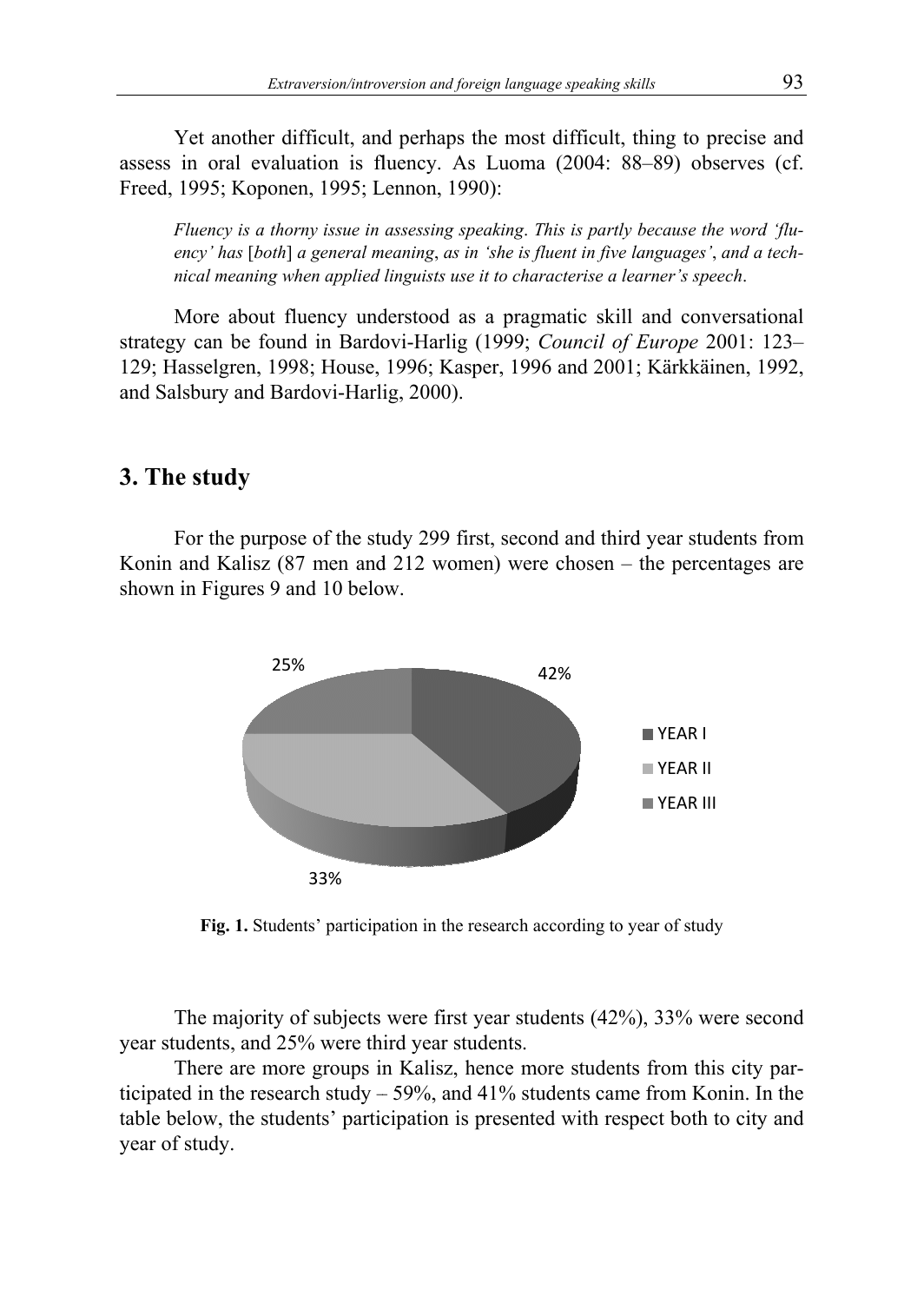

**Fig Fig. 2.** Students' participation in the research according to city

| City   | <b>Year of Study</b> | <b>Number</b> | $\frac{0}{0}$ |  |
|--------|----------------------|---------------|---------------|--|
| Konin  | I rok                | 50            | 40.3          |  |
|        | II rok               | 40            | 32.3          |  |
|        | III rok              | 34            | 27.4          |  |
| Kalisz | I rok                | 75            | 42.9          |  |
|        | II rok               | 60            | 34.3          |  |
|        | III rok              | 40            | 22.9          |  |

Table 2. Students' participation according to city and year of study

from Konin and 75 from Kalisz); 100 second year students (40 from Konin and 60 from Kalisz); and 74 third year students (34 from Konin and 40 from Kalisz). These were both daily and extramural students. As can be seen from Table 2 above, there were 125 first year students (50 from Konin and 75 from Kalisz); 100 second year students (40 from Konin and 60 from Kalisz); and 74 third year students (34 from Konin and 40 from Kalisz).<br>These were both daily and extramural students.<br>The author's transl

(SAS) was used for assessing the features of extraversion and introversion. The SAS is designed to assess students' individual differences as general approaches (SAS) was used for assessing the features of extraversion and introversion. The SAS is designed to assess students' individual differences as general approaches to learning (learning styles). It is not, and cannot be, used behaviour in every instance, but is an indication of students' (Oxford 1993). The whole questionnaire contains five major activities represent-<br>ing five different aspects of learning styles, but for the purpose of this study the ing five different aspects of learning styles, but for the purpose of this study the author used only Activity 2 – How I deal with other people – consisting of 20 sentences (ten describing extraversion and ten introversion). For each sentence/ item, the student was to circle his/ her immediate response on an ordinal 20 sentences (ten describing extraversion and ten introversion). For each sentence/ item, the student was to circle his/ her immediate response on an ordinal scale:  $0 =$  Never,  $1 =$  Sometimes,  $2 =$  Very often,  $3 =$  Always The author's translation of The R.L. Oxford **Example 18**<br> **Example 18**<br> **Example 18**<br> **Example 18**<br> **Example 19**<br> **Example 19**<br> **Example 19**<br> **Example 19**<br> **Example 19**<br> **Example 19**<br> **Example 19**<br> **Example 19**<br> **Example 19**<br> **Example 19**<br> **Example 19**<br> **Example 19** s Style Analysis Survey<br>
ion and introversion. The<br>
ces as general approaches<br>
used to predict students'<br>
udents' overall preference

2008 during the oral part of PEE (Practical English Exam), where spoken a as-The Assessment of the subjects' spoken abilities was gathered in June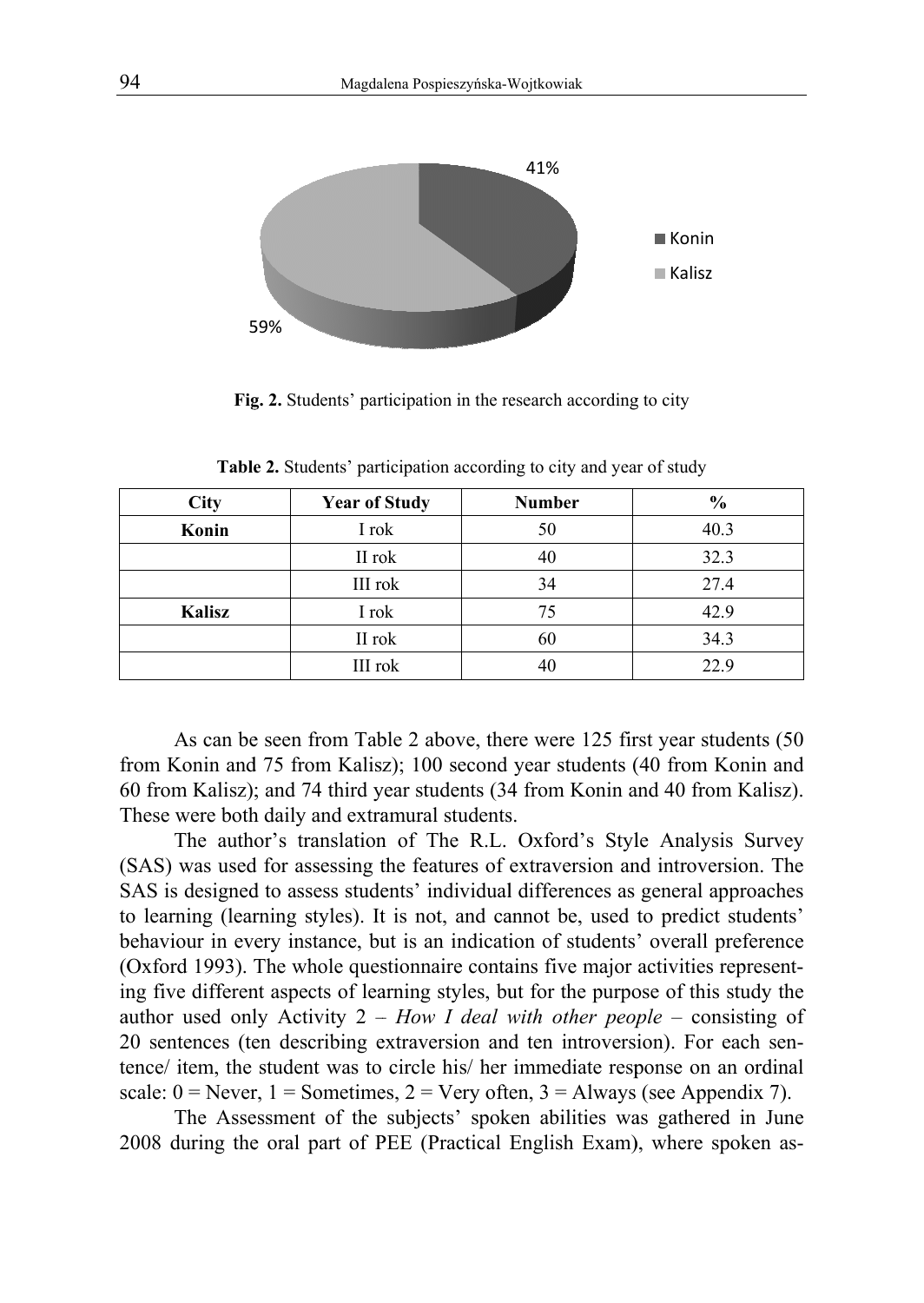sessment was divided into four parts: pronunciation, grammar, vocabulary and fluency, and graded separately. Each student was evaluated by three teachers (one interlocutor and two assessors) who had to agree on the grade (the socalled: *ocena sędziów kompetentnych*). The maximum number of points for each aspect of oral attainment was each year or even group – see the table below.

| <b>MAXIMUM NUMBER OF POINTS FOR SPEAKING EVALUATION</b> |            |               |         |            |         |
|---------------------------------------------------------|------------|---------------|---------|------------|---------|
|                                                         |            | Pronunciation | Grammar | Vocabulary | Fluency |
| <b>YEAR</b>                                             | daily      | 15            | 10      | 10         | 10      |
| <b>ONE</b>                                              | extramural | 10            | 15      | 10         | 10      |
| <b>YEAR</b>                                             | daily      | 10            | 15      | 10         | 10      |
| TWO                                                     | extramural |               | 15      | 15         | 10      |
| <b>YEAR</b>                                             | daily      | 10            | 10      | 15         | 10      |
| <b>THREE</b>                                            | extramural |               | 10      |            | 15      |

**Table 3.** The maximum number of points to gain in oral evaluation of PEE-OP

In total, each student could gain 45 points but the number of points for particular aspect of speaking – pronunciation, grammar, vocabulary and fluency – was different for year of study and group (daily/extramural). For the purpose of the research study, the author had the raw results mathematically converted and brought to the scale of I year of study, namely: maximum 15 points for pronunciation, 10 for grammar, 10 for vocabulary and 10 for fluency. The scale converting consisted in devising a simple mathematical formula, e.g.

#### PRONUNCIATION

First Year =  $max. 15$ 

Second Year  $=$  max. 10, so these 10 points are to be made 15, and  $10/0.666 = 15$  (with each single score for each subject). Analogically, when we want to convert 5 to 15:  $5 \times 3 = 15$ ; when we want to 'change' 15 to 10: 15/ 1.5 = 10, and so on for extramural groups and other aspect – grammar, vocabulary and fluency.

The author formulated the following research question (**Q**):

#### **Q: Do IDs influence oral attainment in a foreign language (English)?**

On the basis of the research question above, the following hypotheses (H1, H2) were presented: **H1: Extraversion influences FL oral fluency; H2: Extraversion influences FL spoken grammar**. In order to verify the research hypotheses presented above, the author used specific variables divided into two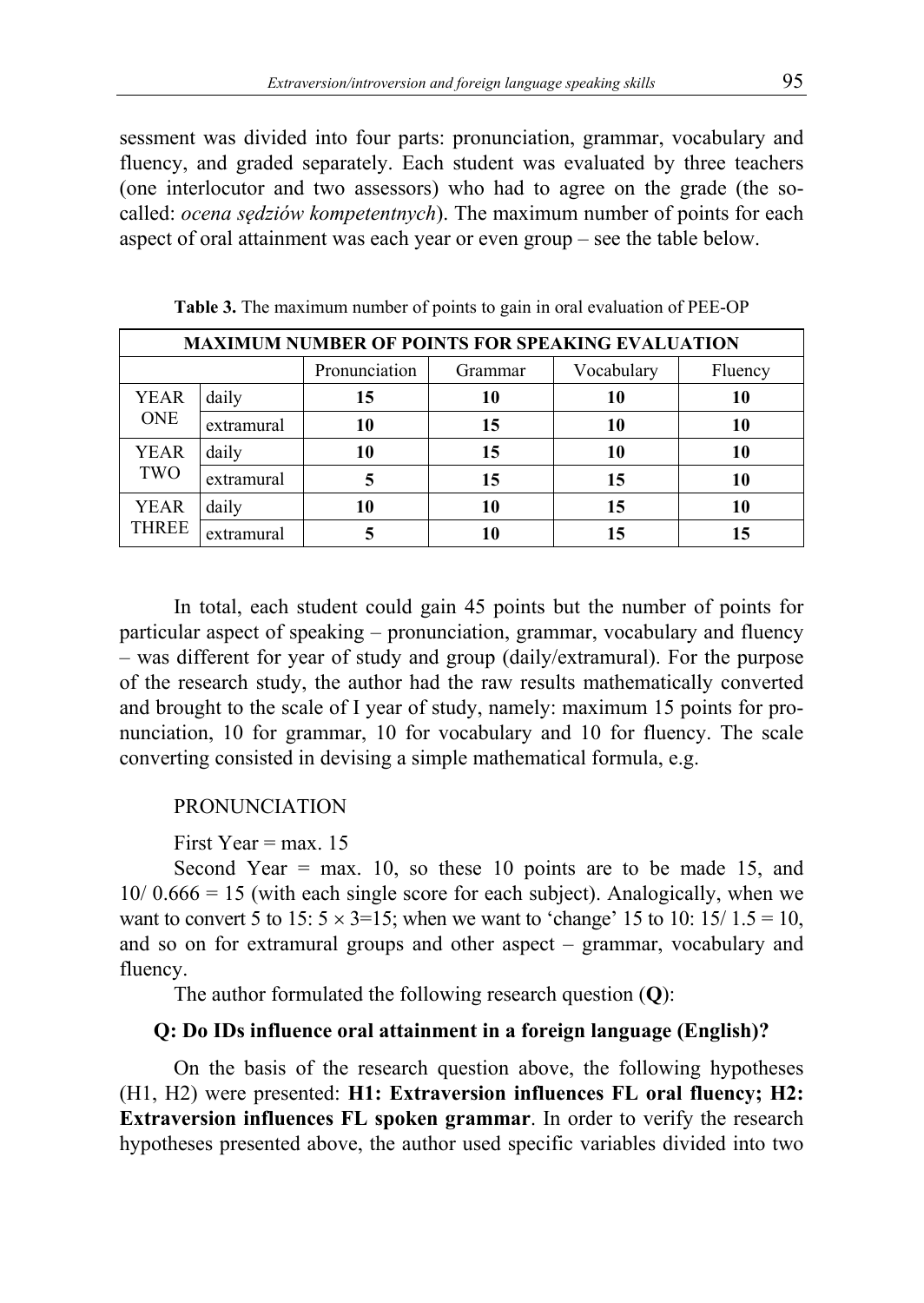main groups – independent variables and dependent variables.The research independent variables were the features of extraversion and introversion from the SAS by R.L. Oxford: Extraversion/ introversion – PART II "How I deal with other people". The results obtained by the subjects in oral attainment are the dependent variables, and these are:

1. Pronunciation;

2. Grammar;

3. Vocabulary;

4. Fluency;

5. The total score (sum of the above).

In order to verify research hypotheses, the following statistical tools were used in the thesis:

1. Multiple Regression with Enter Method;

2. Mann-Whitney U Test.

Before using the regression analysis the following descriptive statistics were made for the variables (see the table below).

|                                  |               | N   | M    | <b>SD</b> |
|----------------------------------|---------------|-----|------|-----------|
| <b>Differences</b><br>Individual | extraverted   | 299 | 15,8 | 4.8       |
|                                  | introverted   | 299 | 10,9 | 4.9       |
|                                  | pronunciation | 299 | 9,8  | 2.3       |
|                                  | grammar       | 299 | 6,8  | 1.7       |
| Oral attainment                  | vocabulary    | 299 | 6,9  | 1.3       |
|                                  | fluency       | 299 | 7,7  | 1.5       |
|                                  | total score   | 299 | 31,4 | 5.5       |

**Table 4.** Descriptive statistics for Regression Analysis

 $(N = number, M = mean, SD = standard deviation)$ 

#### **3.1. The Regression Analysis**

#### **3.1.1. Pronunciation analysis**

The regression analysis was carried out where pronunciation was a dependent variable and individual differences (extraversion/introversion) were independent variables. The analysis showed a statistically significant model: F (11, 287) = 1.953; p < 0.05. The model explains 3.4% of the observed variance of the dependent variable (adjusted  $R^2 = 0.034$ ).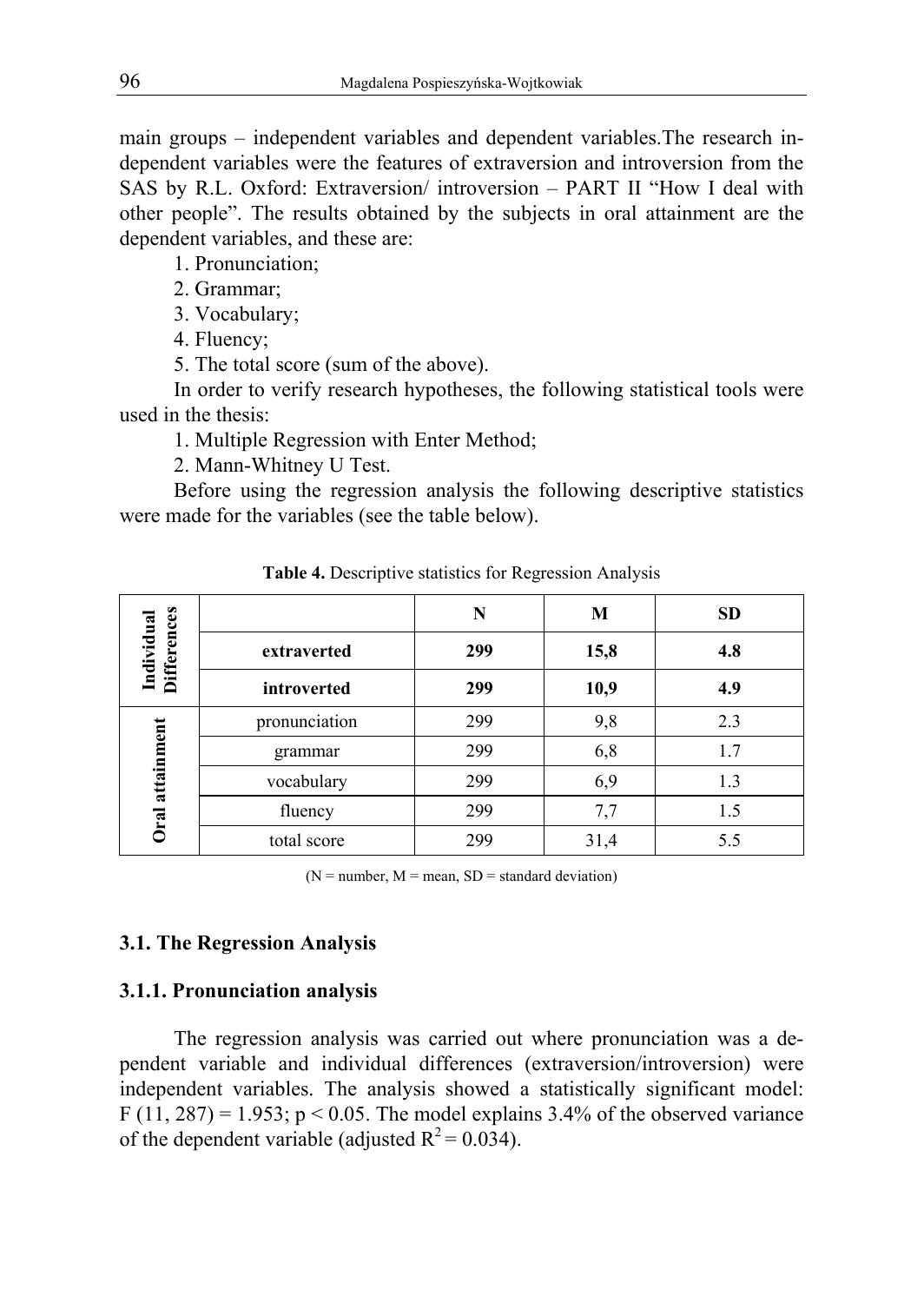The descriptive statistics for the pronunciation predictors are presented in the table below.

It turned out that in the model presented above, neither extraversion nor introversion does predict the results in oral attainment for pronunciation.

| Predictor   | <b>Beta</b> | t-test   | Significance |
|-------------|-------------|----------|--------------|
| extraverted | $-0.129$    | $-1.422$ | –            |
| introverted | .102        | $-1.294$ | –            |

**Table 5.** Pronunciation predictors

#### **3.1.2. Grammar analysis**

The regression analysis was made where grammar was a dependent variable and individual differences were independent variables. The analysis showed a statistically significant model: F  $(11, 287) = 4.292$ ; p < 0.01. The model explains 10.8% of the observed variance of the dependent variable (adjusted  $R^2 = 0.108$ ).

The descriptive statistics for the grammar predictors are presented in the table below. Statistically significant results are in bold.

**Table 6.** Grammar predictors

| Predictor   | Beta     | t-test   | Significance |
|-------------|----------|----------|--------------|
| extraverted | $-0.245$ | $-2.813$ | n < 0.01     |
| introverted | $-0.084$ | $-1.103$ |              |

It turned out that in the model presented above, extraversion is a significant independent variable: Beta=  $-0.245$ ; t=-2.813; p<0.1. It means that extraversion predicts the results in oral attainment for grammar, namely extraverted learners obtain worse results (Beta is negative). Moreover, hypothesis 2 turned out to be true because extraversion does predict the level of oral attainment for grammar.

#### **3.1.3. Vocabulary analysis**

The regression analysis was carried out where vocabulary was a dependent variable and individual differences were independent variables. The analysis showed a statistically significant model: F  $(11, 287) = 3.977$ ; p < 0.01. The model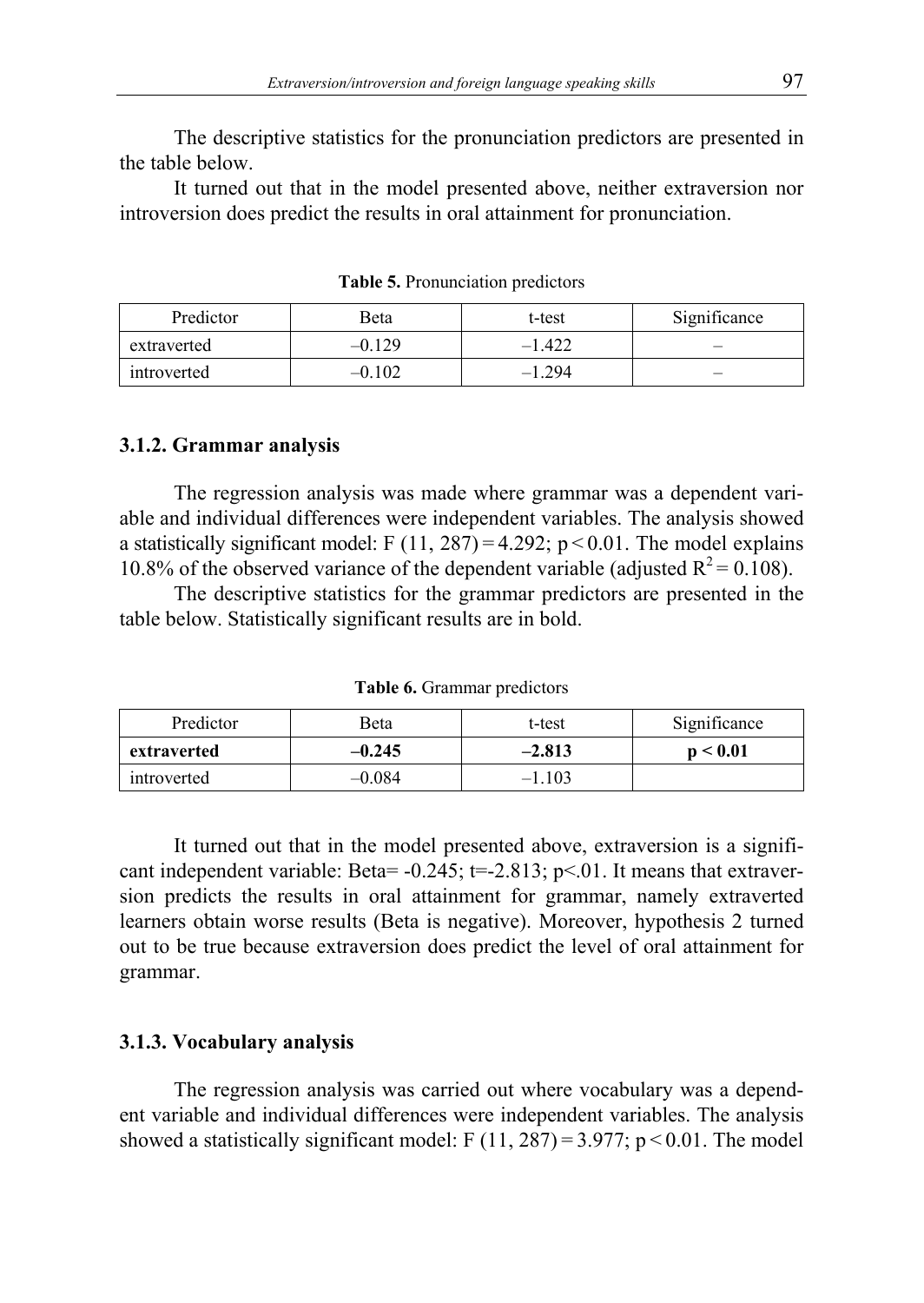explains 9.9% of the observed variance of the dependent variable (adjusted  $R^2$  = 0.099).

The descriptive statistics for the vocabulary predictors are presented in the table below. Statistically significant results are in bold.

| Predictor   | <b>Beta</b> | t-test   | Significance  |
|-------------|-------------|----------|---------------|
| extraverted | $-0.252$    | $-2.874$ | n < 0.01      |
| introverted | -0.211      | $-2.759$ | ${}_{< 0.01}$ |

**Table 7.** Vocabulary predictors

It turned out that in the model presented above, both extraversion and introversion are significant independent variables: extraversion: Beta $=$ -0.252; t =  $-2.874$ ; p < 0.01, introversion: Beta =  $-0.211$ ; t =  $-2.759$ ; p < 0.01. It means that such individual features as extraversion and introversion together predict the results in oral attainment for vocabulary. There is no difference between extroverted and introverted learners, as for both groups a decrease in vocabulary results were noted (Beta negative).

#### **3.1.4. Fluency analysis**

The regression analysis was made where fluency was a dependent variable and individual differences were independent variables. The analysis showed a statistically significant model: F  $(11, 287) = 2.275$ ; p < 0.05. The model explains 4.5% of the observed variance of the dependent variable (adjusted  $R^2$  = 0.045).

The descriptive statistics for the fluency predictors are presented in the table below. Statistically significant results are in bold.

| Predictor   | <b>Beta</b> | t-test   | Significance |
|-------------|-------------|----------|--------------|
| extraverted | $-0.184$    | $-2.041$ | p < 0.05     |
| introverted | $-0.129$    | $-1.636$ |              |

**Table 8.** Fluency predictors

#### **3.1.5. Total score analysis**

The regression analysis was carried out where the total score (the sum of: pronunciation, grammar, vocabulary and fluency) was a dependent variable and individual differences were independent variables. The analysis showed a statis-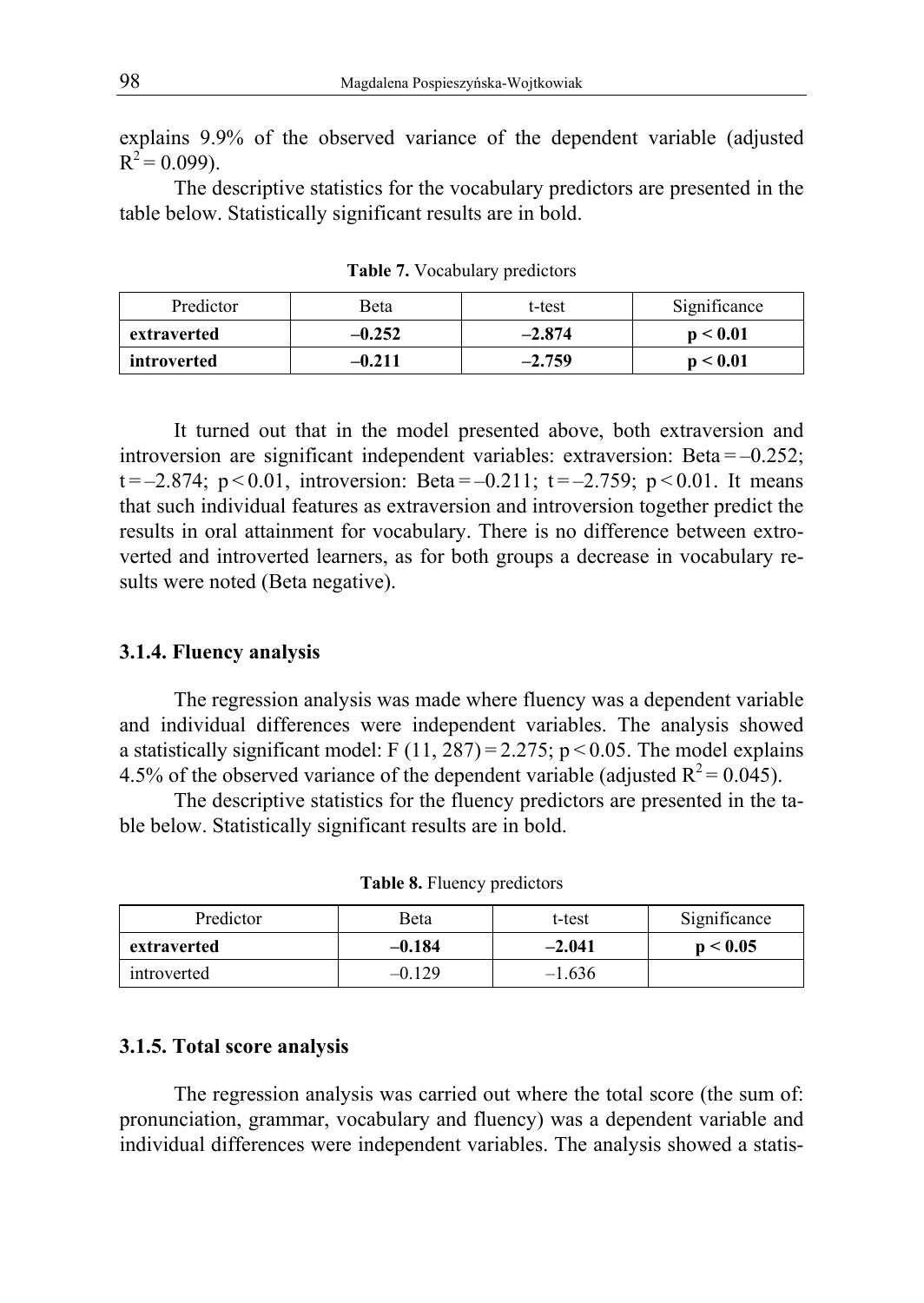tically significant model: F  $(11, 287) = 3.898$ ; p < 0.01. The model explains 9.7% of the observed variance of the dependent variable (adjusted  $R^2 = 0.097$ ).

The descriptive statistics for the fluency predictors are presented in the table below. Statistically significant results are in bold.

| Predictor<br>Beta |          | t-test   | Significance |
|-------------------|----------|----------|--------------|
| extraverted       | $-0.239$ | $-2.728$ | p < 0.01     |
| introverted       | -0.144   | $-1.876$ |              |

**Table 9.** Total score predictors

It turned out that in the model presented above, extraversion is a significant independent variable: extraversion: Beta =  $-0.239$ ; t =  $-2.728$ ; p < 0.01. It means that extraversion predicts the results in total oral attainment in a foreign language. The more the subjects scored on extraversion the lower their results were for total oral attainment (Beta negative).

#### **3.2. Group comparative analyses: dealing with other people: extraversion/introversion group analysis**

The comparative analysis was made for the extraverted and introverted subject groups. Due to huge disproportions in number of people in the two groups (extraverts:  $N = 212$  and introverts:  $N = 64$ ), a non-parametric equivalent of student t-test was used – Mann-Whitney U test. The descriptive statistics for the analysis are presented in the table below. Statistically significant results are in bold.

|               | <b>Extraverted</b> |      |           | <b>Introverted</b> |      |           |
|---------------|--------------------|------|-----------|--------------------|------|-----------|
|               | N                  | М    | <b>SD</b> | N                  | М    | <b>SD</b> |
| pronunciation | 212                | 9.8  | 2.25      | 64                 | 10.1 | 2.58      |
| grammar       | 212                | 6.7  | 1.73      | 64                 | 7.3  | 1.61      |
| vocabulary    | 212                | 6.8  | 1.28      | 64                 | 7.2  | 1.37      |
| fluency       | 212                | 7.7  | 1.52      | 64                 | 7.8  | 1.63      |
| total score   | 212                | 31.0 | 5.42      | 64                 | 32.6 | 6.05      |

**Table 10.** Descriptive statistics for extraverted-introverted students group analysis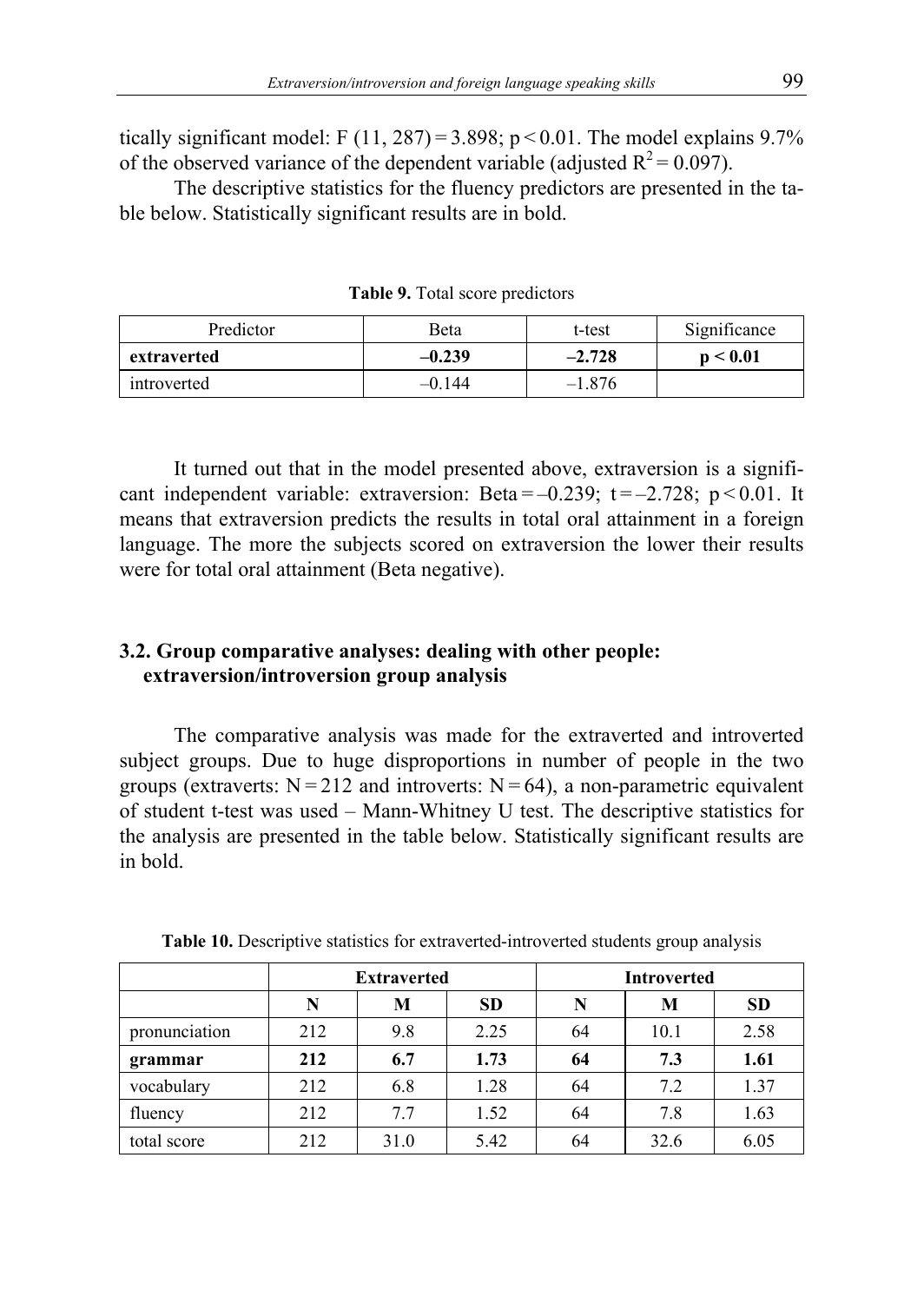played a statistically significant difference in oral attainment for grammar:  $U = 5206.0$ ;  $p < 0.01$ . It means that introverts obtained better results during PEE-OP for the (spoken) grammar component (extraverts:  $M = 6.7$ ; SD = 1.73 U = 5206.0;  $p < 0.01$ . It means that introverts obtained PEE-OP for the (spoken) grammar component (extrave and introverts:  $M = 7.3$ ;  $SD = 1.61$ ) – see Figure 3 below. The analysis made using Mann-Whitney U test as a statistical tool dis-The analysis made using Mann-Whitney U test as a statistical tool played a statistically significant difference in oral attainment for grammar U = 5206.0; p < 0.01. It means that introverts obtained better results du PEE-



Figure 3. Extraverted and introverted students PEE-oral part results for grammar

## **4. Conclusions**

true, because extraversion does predict the level of oral attainment for fluency. Surprisingly, the more the subjects scored on extraversion the lower their results Surprisingly, the more the subjects scored on extraversion the lower their results were in terms of fluency. Hypothesis 2 (H2: Extraversion influences FL spoken grammar) proved to be true, too, as extraversion does predict the level of oral attainment for grammar, namely extraverted learners obtained poor results -Beta negative. Hypothesis 1 (H1: Extraversion influences FL oral fluency) proved to be version influences FL spoken<br>does predict the level of oral<br>ners obtained poor results –<br>s may seem quite astonishing,

as it occurred in the study that extraverts, who are usually believed to be more fluent than introverts, obtained poor grades for this component, namely, the more the subjects scored on extraversion the lower their results for fluency were (Regression Analysis). Regrettably, we may not conclude that extraverts were worse than introverts, because the results for introverted subjects were not statistically significant. Hypothesis 2 turned out to be true, too. Not surprisingly, ex-Although H1 turned out to be true, the results may seem quite astonishing, grammar) proved to be true, too, as extraversion does predict the level of or<br>attainment for grammar, namely extraverted learners obtained poor results<br>Beta negative.<br>Although H1 turned out to be true, the results may seem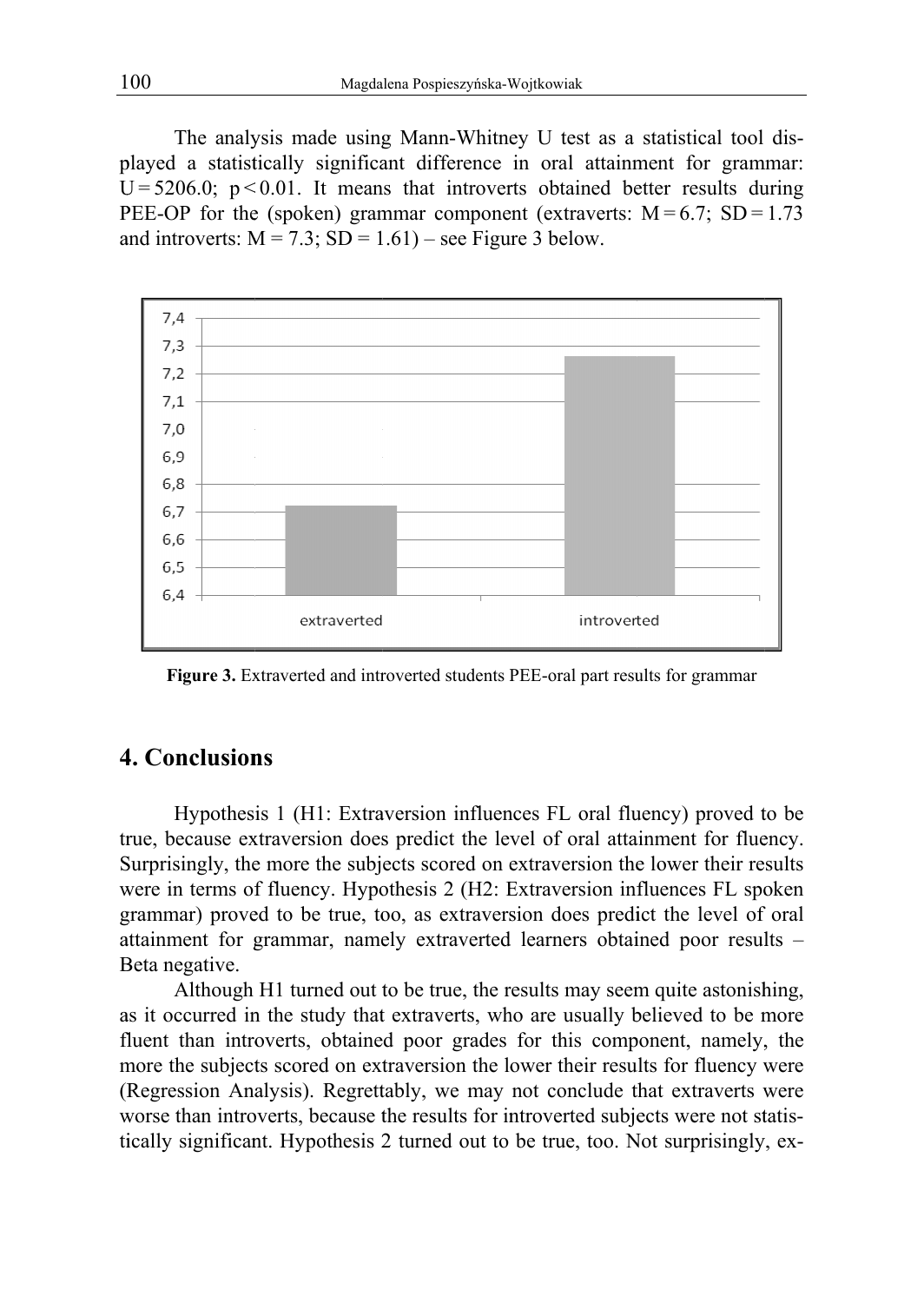traversion predicted the level of oral attainment in (spoken) grammar, in the way that, the more the subjects scored on extraversion the lower their grades were in grammar.

#### **References**

- Bardowi-Harlig, K. 1999. "Exploring the interlanguage of interlanguage pragmatics: A research agenda for acquisitional pragmatics". *Language Learning* 49. 677–713.
- Bouton, L. and Y. Kachru (eds.). 1992. *Pragmatics and language learning*. Vol. 3. Urbana-Champaign, IL: University of Illinois Press.
- Brightman, H.J. *Student learning and the Myers-Briggs type indicator*. Internet Site: http://www.gsu.edu/~dschj
- Brown, G., A. Anderson, R. Schilcock and G. Yule. 1984. *Teaching talk*: *strategies for production and assessment*. Cambridge: Cambridge University Press.
- Buck, G. 2001. *Assessing listening*. *Cambridge language assessment series*. Cambridge: Cambridge University Press.
- Bygate, M. 2002. "Speaking". In: Carter, R. and D. Nunan. (eds.). 14–20.
- Carter, R. and D. Nunan. (eds.). 2002. *The Cambridge guide to teaching English to speakers of other languages*. Cambridge: Cambridge University Press.
- Chafe, W.L. 1985. "Linguistic differences produced by differences between speaking and writing". In: Olsen, D.R. et al. (eds.). 105–23.
- Channel, J. 1994. *Vague language*. Cambridge: Cambridge University Press.
- Child, D. 1986. 4th ed. *Psychology and the teacher*. Chatham, Kent: Holt Rinchart.
- Cole, P. and J. Morgan. (eds.). 1975. *Syntax and semantics*: *vol*. *3*. *Speech acts*. New York: Academic Press.
- Council of Europe. 2001. *Common European framework of reference for languages: learning*, *teaching*, *assessment*. Cambridge: Cambridge University Press.
- Dakowska, M. 2007. *Teaching English as a foreign language*. *A guide for professionals*. Warszawa: Wydawnictwo Naukowe PWN.
- Freed, B. 1995. "What makes us think that students who study abroad become fluent?". In: Freed, B. (ed.). 123–48.
- Freed, B. (ed.). 1995. *Second language acquisition in a study abroad context*. Amsterdam: John Benjamins.
- Givón, T. (ed.). 1979. *Syntax and semantics*. *Vol*. *12*. *Discourse and syntax*. New York: Academic Press.
- Grice, H.P. 1975. "Logic and conversation". In: Cole., P. and J. Morgan. (eds.). 41–58.
- Hasselgren, A. 1998. *Smallwords and valid testing*. Unpublished PhD thesis. Bergen, Norway: University of Bergen.
- House, J. 1996. "Developing pragmatic fluency in English as a foreign language: routines and metapragmatic awareness". *Studies in Second Language Acquisition* 18. 225–52.
- Kärkäinen, E. 1992. "Modality as a strategy in interaction: epistemic modality in the language of native and non-native speakers of English". In: Bouton, L. and Y. Kachru. (eds.). 197–216.